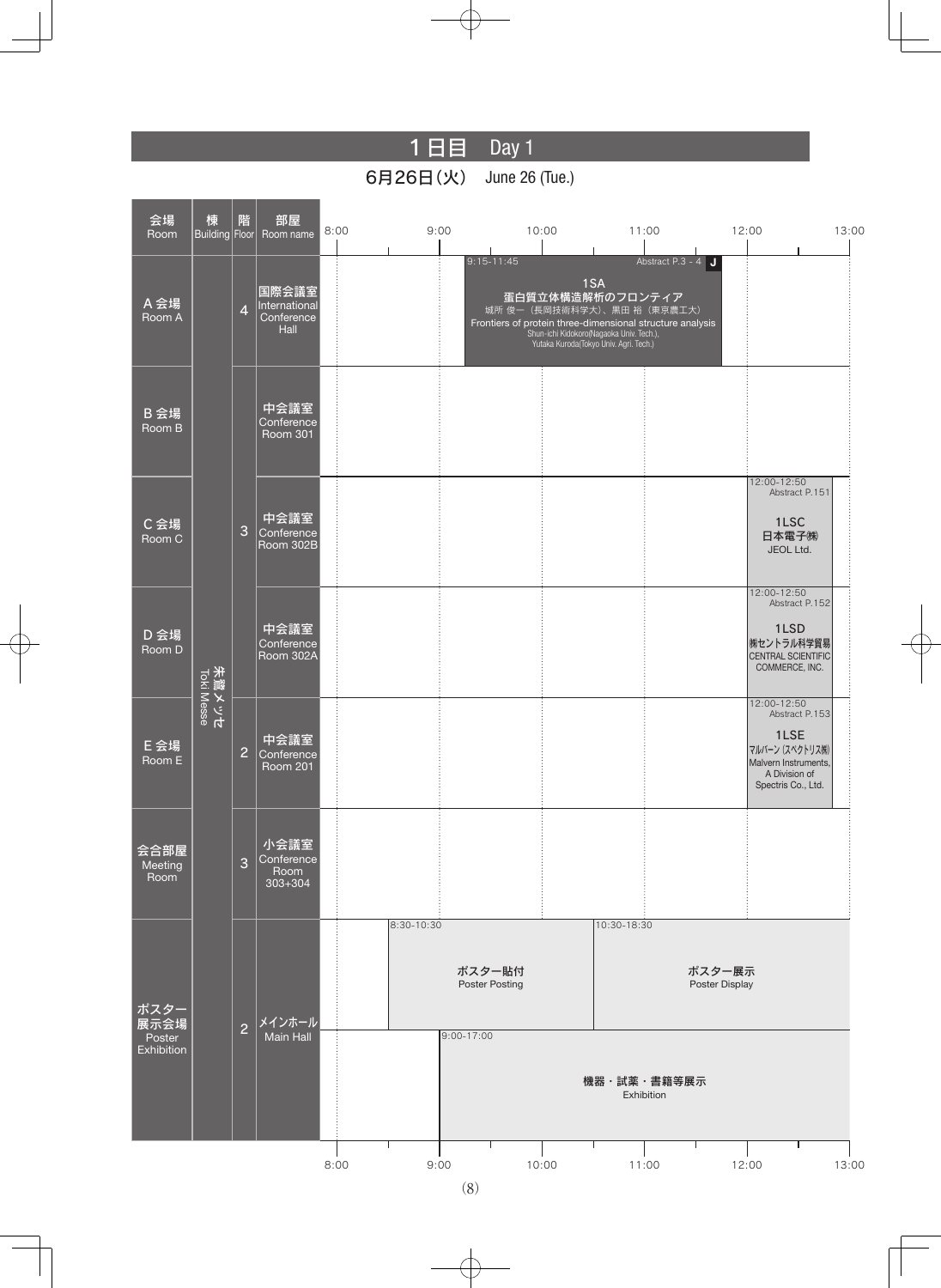#### J : This session will be given in Japanese **E** : This session will be given in English

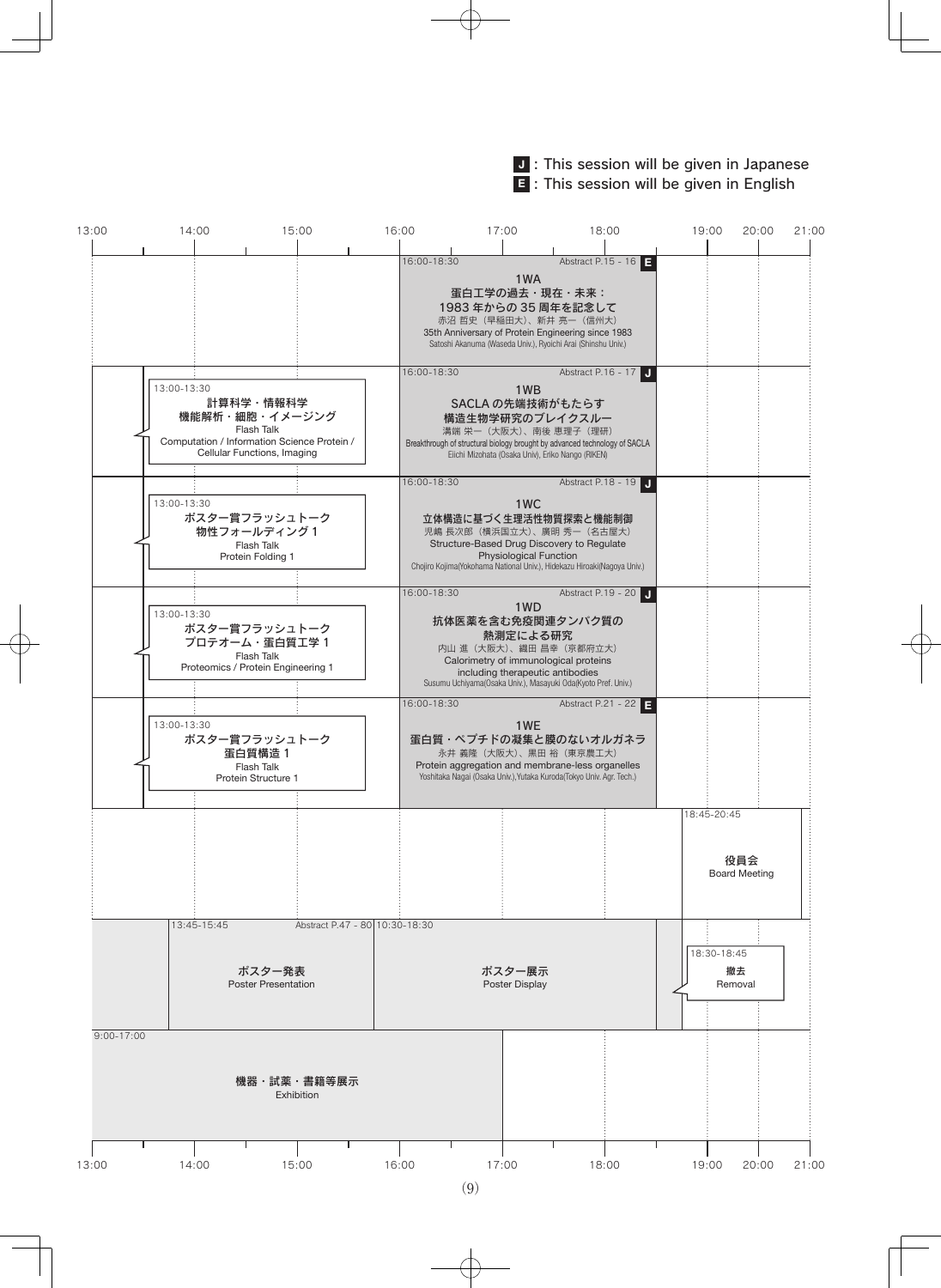# 2日目 Day 2

6月27日(水) June 27 (Wed.)

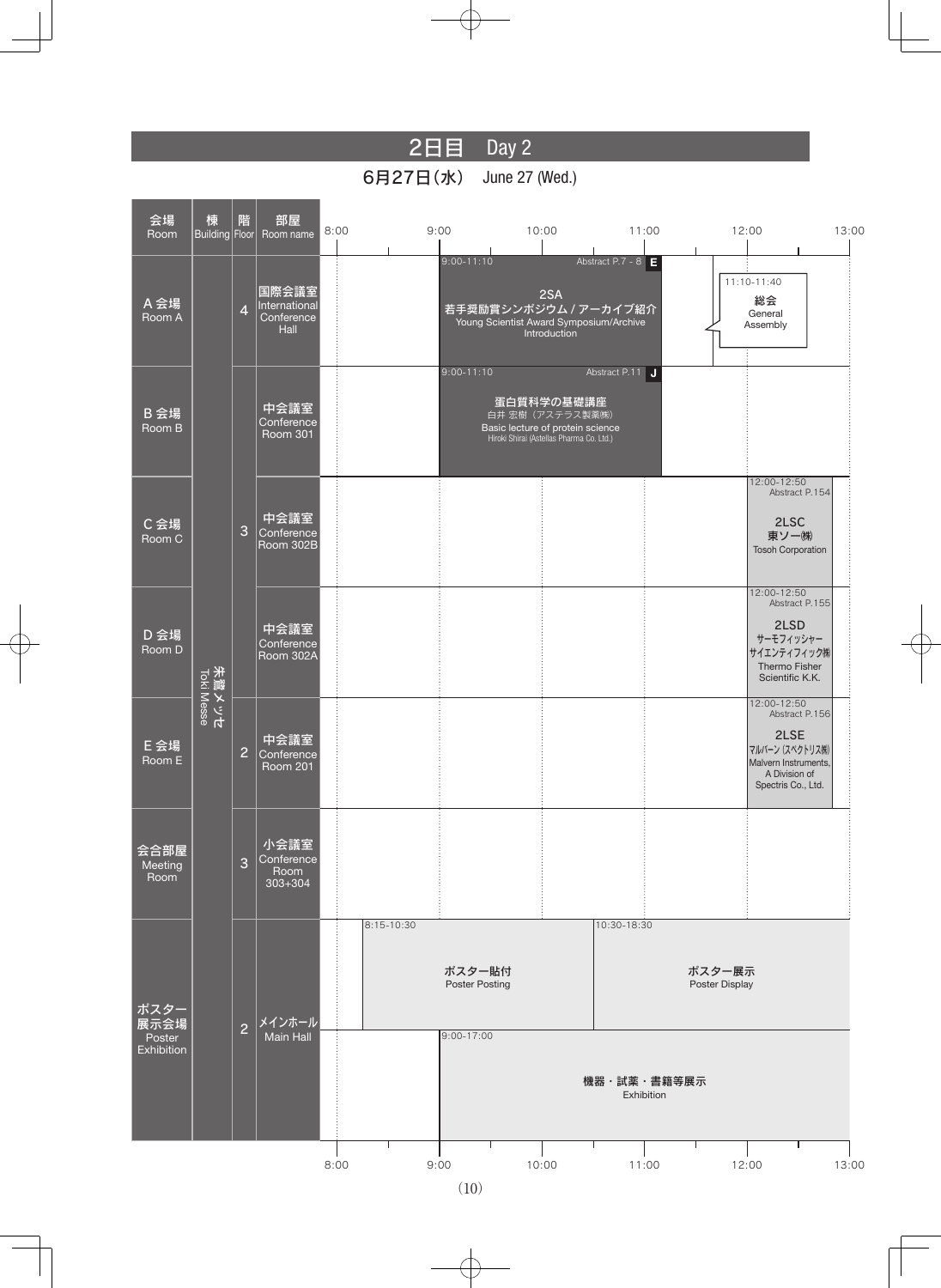#### J : This session will be given in Japanese **E** : This session will be given in English

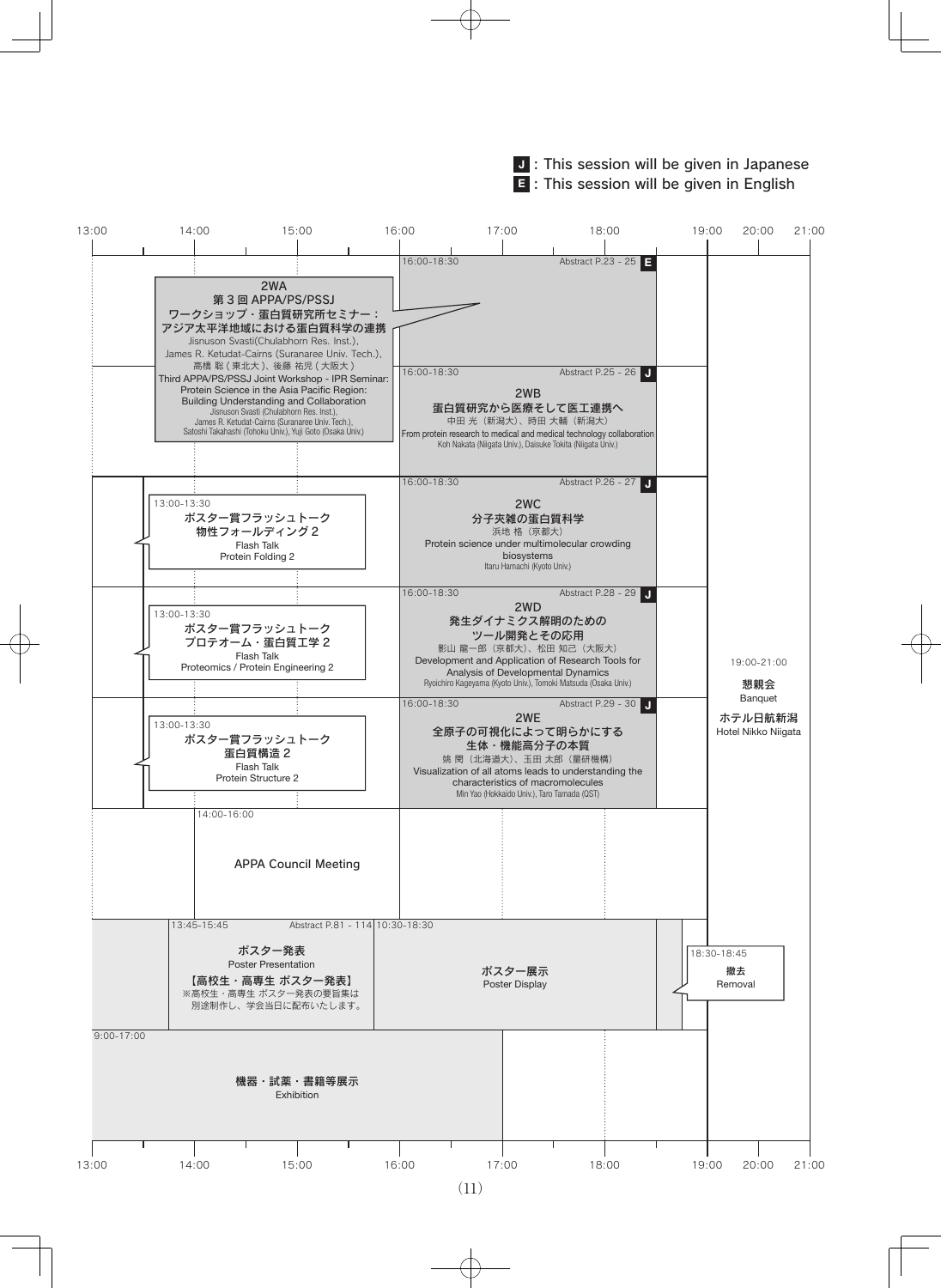## 3日目 Day 3

### 6月28日(木) June 28 (Thu.)